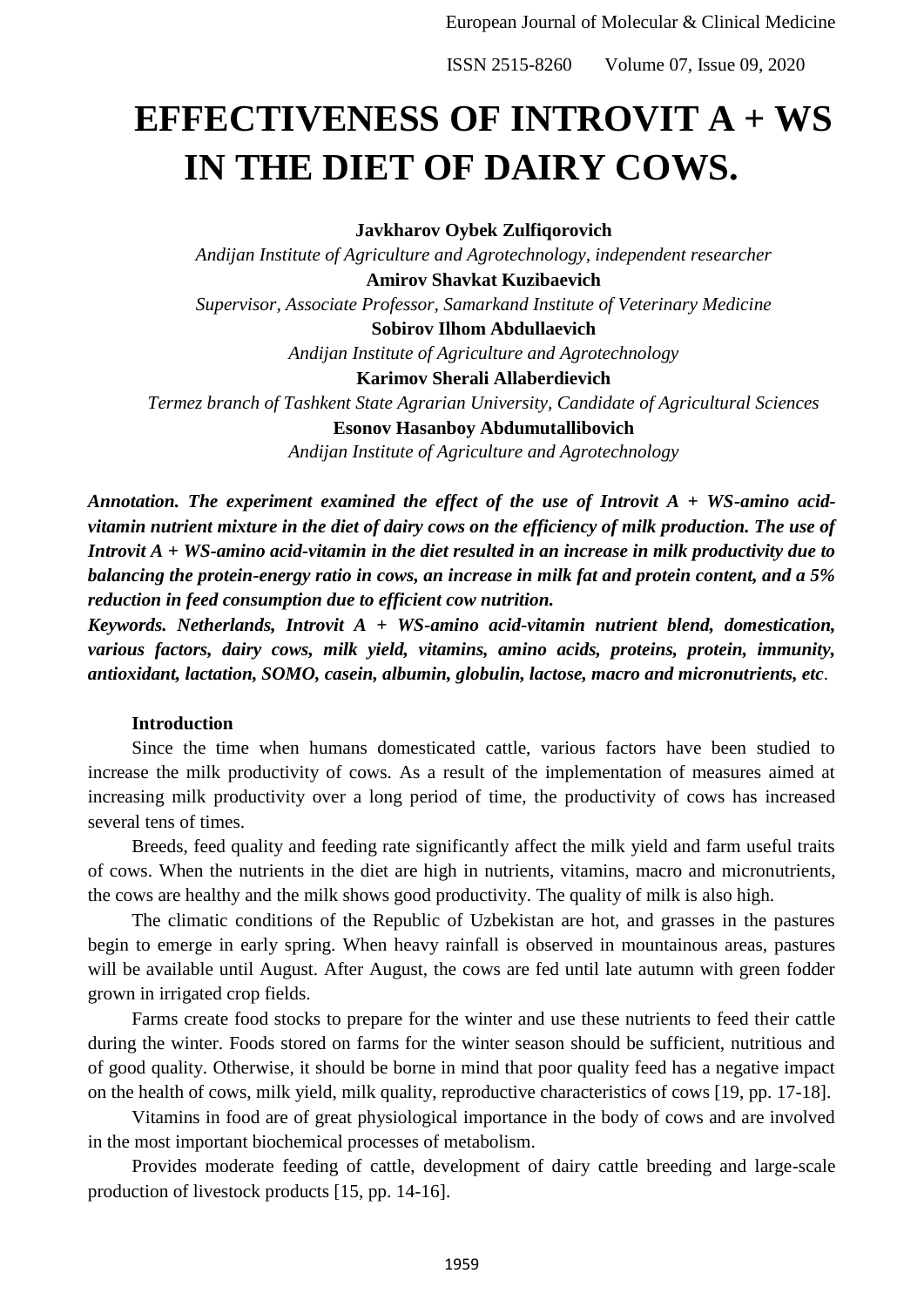In the absence of vitamins, growth and development in animals is slowed or stopped, wound healing in the body is difficult, tissue regeneration is slowed down. Lack of retinol in the body leads to pathological changes in the epithelial tissue of the respiratory and digestive organs, mucous membranes of the genital system, inflammation of the mucous membranes of the eyes and nose, xerophthalmia, opacity of the cornea and hemorrhage [6, pp. 38-39; 10, 652-653 b; 13, 17 b.].

An important measure is to ensure a regular supply of minerals in the diet of cows. This measure is especially important during the milking of cows [2, pp. 15-16; 8, 22-24-b; 11, pp. 6-9].

Lack of nutrients in the diet of dairy cows, a violation of protein and vitamin metabolism, a decrease in the body's resistance and obstetric pathology during childbirth are observed. To prevent this condition, some scientists recommend the use of vitamin preparations (trivit, E-selenium) for prophylaxis [17, p. 20].

The organization of rational feeding of dairy cows is the basis for increasing the average milk yield in the herd to 6500 kg [20, pp. 16-18].

It is known that beta-carotene affects important vital processes in the body of animals: it participates in the synthesis of the hormone progesterone, is converted into vitamin A in the body and serves as an antioxidant to provide immunity and hormonal activity in the body. Beta-carotene plays an important role in the ability of cows to replenish the herd. The role of this vitamin is invaluable, especially in the development of the corpus luteum. The amount of beta-carotene in the yolk sac of the ovary averages 105 mcg / g, which is 184 times higher than the amount in the liver (0.57 mcg / g). Decreased b-carotene in the body of cows leads to poor development of the corpus luteum, resulting in a sharp decrease in the fertility of the animal [5, p. 39].

High-yielding cows need this vitamin very high, and there is a constant deficiency of them in the body. To replace it, it is recommended to use Rovimix beta-carotene dry granules produced by DSM Nutritional Products [4, p. 53].

When energy deficiency was observed in the diet of cows during the first 4 months of lactation, a sharp prolongation of their calving period was found [22, pp. 327-333].

According to the Italian G. Bertoni et al., The full feeding of cows in the first two months of lactation ensures that their calving period is 23-44 days early [21, p. 162].

When milking more than 25 kg of milk per day from cows, it is advisable to include protein and energy supplements in the diet. The author proved that the milk yield of dairy cows depends on 55% of energy in the diet, 30% on protein and 15% on adequate supply of minerals in the diet [18, pp. 18-20], to such conclusions, Gavrin D., Kryajeva V. K also came [3, pp. 20-22].

The study of the importance of amino acids in increasing the milk productivity of cows remains a pressing issue. Studies show that amino acids are essential in the metabolism of vital proteins, enzymes and biologically active substances. The role of non-essential amino acids in these processes, especially methionine, cestin, tryptophan, lysine, is invaluable. They play an important role in the formation of the body's immune system, normal liver function, prevention of inflammatory processes [6, pp. 38-39].

When effective feeding of farm animals is organized, not only will their milk productivity increase, but food consumption per unit of output will decrease and economic indicators will increase [9, p. 86; 12, 7-13 b; 16, pp. 28-29].

Complete feeding of cows improves their health, fertility, herd reproduction properties and ensures high milk yield [7, pp. 11-13].

During the winter, the demand for various nutrients in the body of dairy cows increases sharply, especially the need for macro and micronutrients, as well as vitamins. If such substances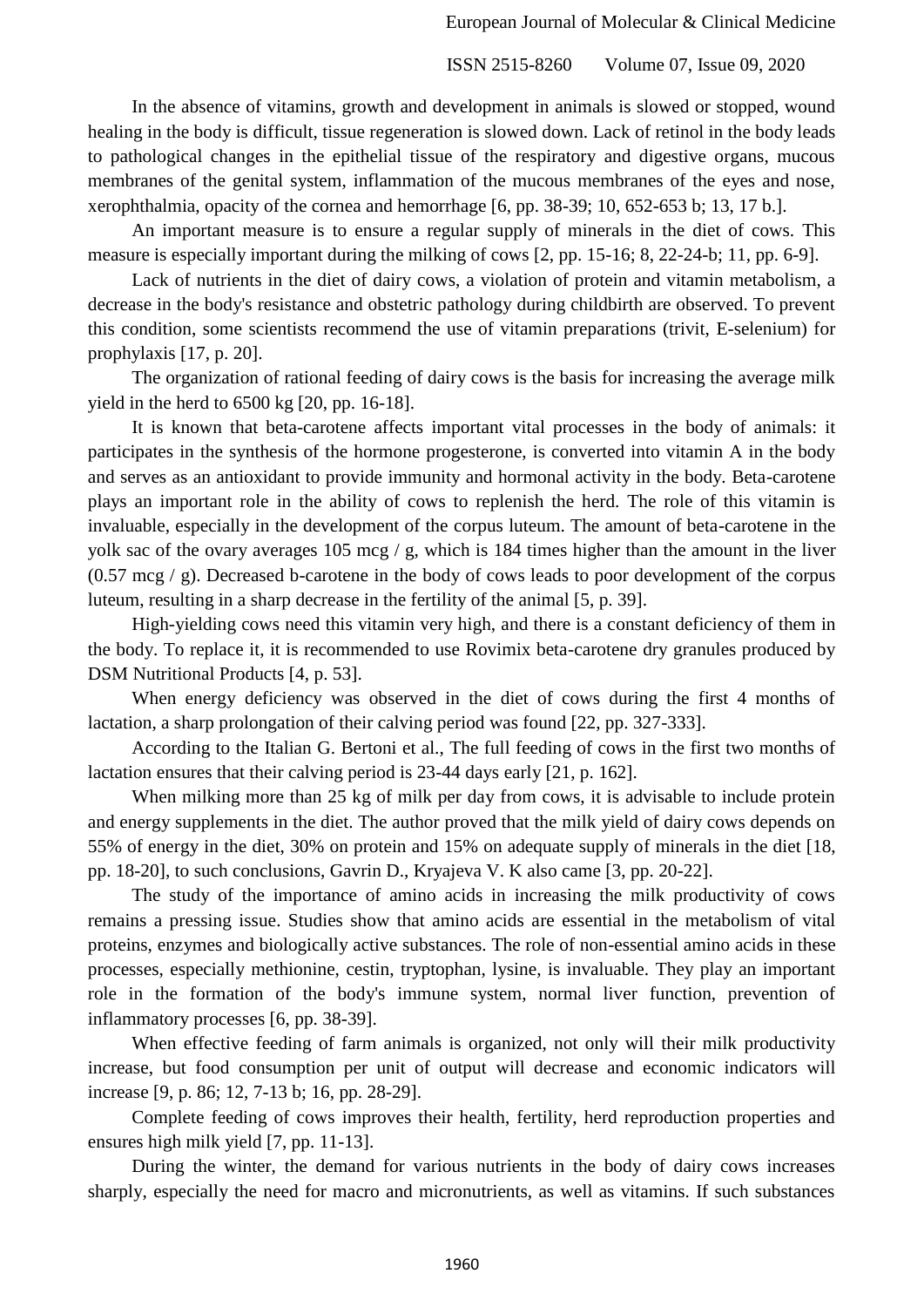are not provided in sufficient quantities in the diet of cows, the body will be forced to excrete the accumulated substances in milk. There is a deficiency of certain substances in the body of cows. It should be borne in mind that the demand for amino acids, fats, glucose, calcium and phosphorus increases sharply in cows after calving and during their milking.

Taking into account the above points, we aimed to use in the experiment in the diet of dairy cows a nutritional mixture containing Introvit  $A + WS$ -amino acid-vitamin content, produced in the Netherlands.

# **Object and method of research**

The experiments were carried out on Swiss cows bred at the Bosh Bulak Chorva breeding farm in the foothills of Kashkadarya region. Two groups were formed in the experiment. 5 cows were attached to each group by analog method. Group I includes second-generation cows obtained by insemination of locally bred cows with a Swiss bull imported from Germany, and Group II includes purebred Swiss, second-generation cows bred locally. In the experimental group I cows were mixed with 6 grams of Introvit  $A + WS$  amino acid-vitamin supplement per head of cattle, while the group II cows were fed using the existing ration on the farm. The amount of feed consumed to the cows was monitored for 10 days, the milk yield was monitored every 10 days, and the milk fat, protein content, SOMO and density index were measured in the Lactan-1,4 analyzer, fat, protein yield and base fat milk. the amount was calculated on the basis of formulas [1, pp. 393- 405].

The acidity of the milk was determined by titration. The amount of feed consumed to the cows was determined based on common methods adopted in zootechnics. The cost-effectiveness of the study was calculated by determining the difference between the cost per cow during lactation and the value of the product obtained from it. The obtained numerical data were statistically analyzed by the method of small samples, using the computer program Microsoft EXCEL, as well as the method of N.A. Plokhinsky (1969) [14, p. 256].

### **Results obtained and its analysis**

Cows in all experimental groups were formulated and fed using farm-grown feed.

Table 1.

|                     | Nutrients present in the diet     |               |                        |                      |                       |       |         |                |                  |
|---------------------|-----------------------------------|---------------|------------------------|----------------------|-----------------------|-------|---------|----------------|------------------|
| <b>Type of food</b> | $\sigma$<br>amount<br>food<br>The | unit<br>Food  | Exchangeable<br>energy | matter<br><b>Dry</b> | Digestible<br>protein | Sugar | Calcium | Phosphorus     | Carotene         |
|                     | kg                                | $\mathbf{kg}$ | mDj                    | kg                   | g                     | g     | g       | g              | mg               |
| Natural herb pie    | 3                                 | 1,59          | 21                     | 2,4                  | 156                   | 45    | 19,8    | 3,6            | 30               |
| Beda pichani        | $\overline{2}$                    | 0,88          | 13,4                   | 1,7                  | 202                   | 40    | 34      | 4,4            | 98               |
| Wheat straw         | 3                                 | 0,6           | 14,3                   | 2,6                  | 15                    | 9     | 8,4     | 2,4            | 12               |
| Corn silage         | 22                                | 4,4           | 50,6                   | 5,5                  | 308                   | 132   | 30,8    | 8,8            | 440              |
| Beda senaji         | $\overline{4}$                    | 1,4           | 16,8                   | 1,8                  | 284                   | 76    | 43,6    | $\overline{4}$ | 160              |
| Hashaki turnip      | 15                                | 1,5           | 17                     | 1,5                  | 90                    | 720   | 7,5     | 6              | $\boldsymbol{0}$ |
| Wheat bran          | 1,5                               | 1,13          | 13,3                   | 1,3                  | 145,5                 | 70,5  | 3       | 14,4           | 3,9              |

**Feeding ration of dairy cows with a live weight of 450-500 kg, daily milk yield 10-12 kg,** 

**milk fat 4.0-4.2%.**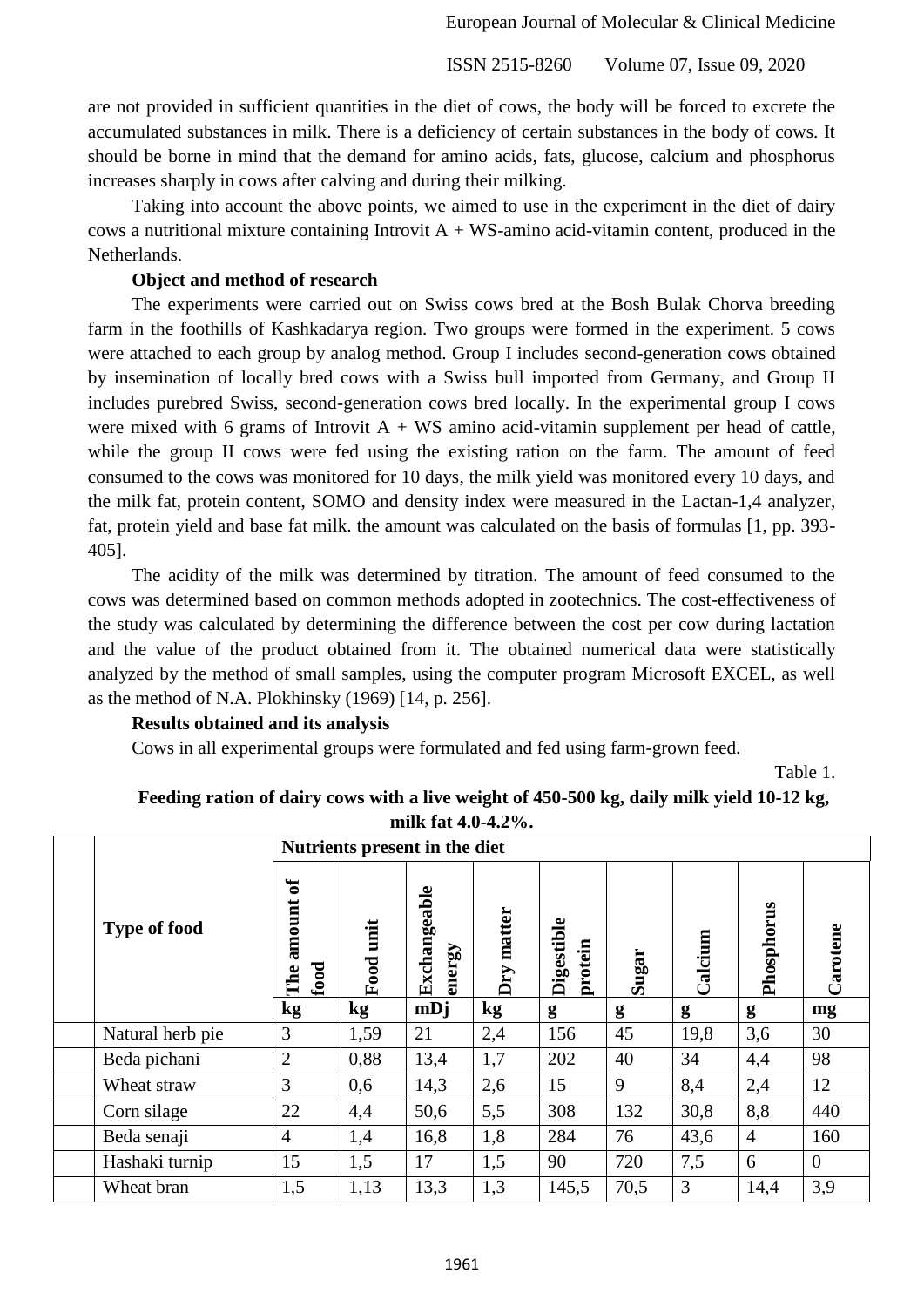| Wheat groats      |           | 1,28 | 10,8                     | 0,9                      | 106                      | 20                       | 0,8                      | 3,6                      | 0,06                     |
|-------------------|-----------|------|--------------------------|--------------------------|--------------------------|--------------------------|--------------------------|--------------------------|--------------------------|
| Salt              | 0,1       | -    | $\overline{\phantom{0}}$ | $\overline{\phantom{m}}$ | $\overline{\phantom{0}}$ | $\overline{\phantom{a}}$ | $\overline{\phantom{a}}$ | $\overline{\phantom{a}}$ | -                        |
| Introvit $A + WS$ | 0,006     |      | $\overline{\phantom{0}}$ | $\overline{\phantom{a}}$ | $\overline{\phantom{0}}$ |                          |                          |                          | $\overline{\phantom{0}}$ |
| total             | $\Lambda$ | 12,8 | 157,1                    | 17,5                     | 1307                     | 1113                     | 148                      | 47,2                     | 744                      |

Introvit  $A + WS$  amino acid-vitamin supplement contains protected amino acids, high-value vitamins, salts of macro-and micronutrients, which facilitates the absorption of various nutrients in the body. Accelerates milk production. As a result of the cows' appetite for food, they are able to make efficient use of the nutrients available on the farm.

In some farms, the quality of food stored for the winter is not at the required level. Such farms try to include more cereals in their diets in order to make up for the shortage of poor quality nutrients. When large amounts of cereals are included in the diet, firstly, the cost of the ration increases, and secondly, the amount of starch or carbohydrates exceeds the norm, which leads to the development of acidosis in the body. In order to prevent such cases, save the consumption of grain foods and efficient use of nutrients, we studied the results of the use of Introvit  $A + WS$  amino acidvitamin nutrient mixture in the diet of cows in the experiment.

We fed INTROVIT  $A + WS$  amino acid-vitamin supplement once a day to the ration of cows in the first group of experiments once a day, mixing with the morning feed, 1 g for every 80 kg of live weight for 5 days, with a break of 10 days. When INTROVIT  $A + WS$  was given in this order, an average of 180 grams per head of cow was consumed during the experiment. Cows fed in this order were observed to consume the nutrients with appetite and use the nutrients more efficiently than the cows in the second group.

The following table shows that INTROVIT  $A + WS$  amino acid-vitamin nutritional supplement has a positive effect on milk yield and chemical composition of milk of cows.

Table 2

| <b>Indicators</b>                          | <b>Groups</b>     |                   |  |  |  |  |
|--------------------------------------------|-------------------|-------------------|--|--|--|--|
|                                            | ш                 | П                 |  |  |  |  |
| Live weight of cows, kg                    | $477,36 \pm 5,43$ | $475,18 \pm 6,22$ |  |  |  |  |
| 90-day milk yield, kg                      | $1320 \pm 77.5$   | $1015 \pm 94.5$   |  |  |  |  |
| Dry matter in milk,%                       | $13,84\pm0.02$    | $12,96 \pm 0,04$  |  |  |  |  |
| Milk fat,%                                 | $4,35\pm0.02$     | $3,97 \pm 0,01$   |  |  |  |  |
| Milk protein,%                             | $3,48\pm0,01$     | $3,45 \pm 0,02$   |  |  |  |  |
| Oil consumption, kg                        | $57,42 \pm 1,1$   | $40,3{\pm}0,9$    |  |  |  |  |
| Protein consumption, kg                    | $45,94 \pm 0,38$  | $35.0 \pm 0.32$   |  |  |  |  |
| residue,<br>Fat-free<br>$\rm{dry}$<br>milk | $9,49\pm0,03$     | $8,99 \pm 0,04$   |  |  |  |  |
| $(SOMO),\%$                                |                   |                   |  |  |  |  |
| Density of milk, $g/cm3$                   | $1,030\pm0,01$    | $1,030\pm0,01$    |  |  |  |  |
| Sourness of milk, ${}^{0}T$                | $17,5+0,05$       | $17,7 \pm 0.02$   |  |  |  |  |

**Milk yield and physical properties of milk of experimental cows,**  $n = 5$ **,**  $(X \pm Sx)$ 

The table shows that 305 kg more milk was milked from group I cows than from group II cows at 90 days of milk yield ( $R < 0.05$ ). Compared to these groups, the dry matter, fat, protein, and NSAID (SOMO) content of milk was 0.88, respectively; 0.38; 0.03 and 0.5% were predominant in group I cows  $(R \le 0.01)$ .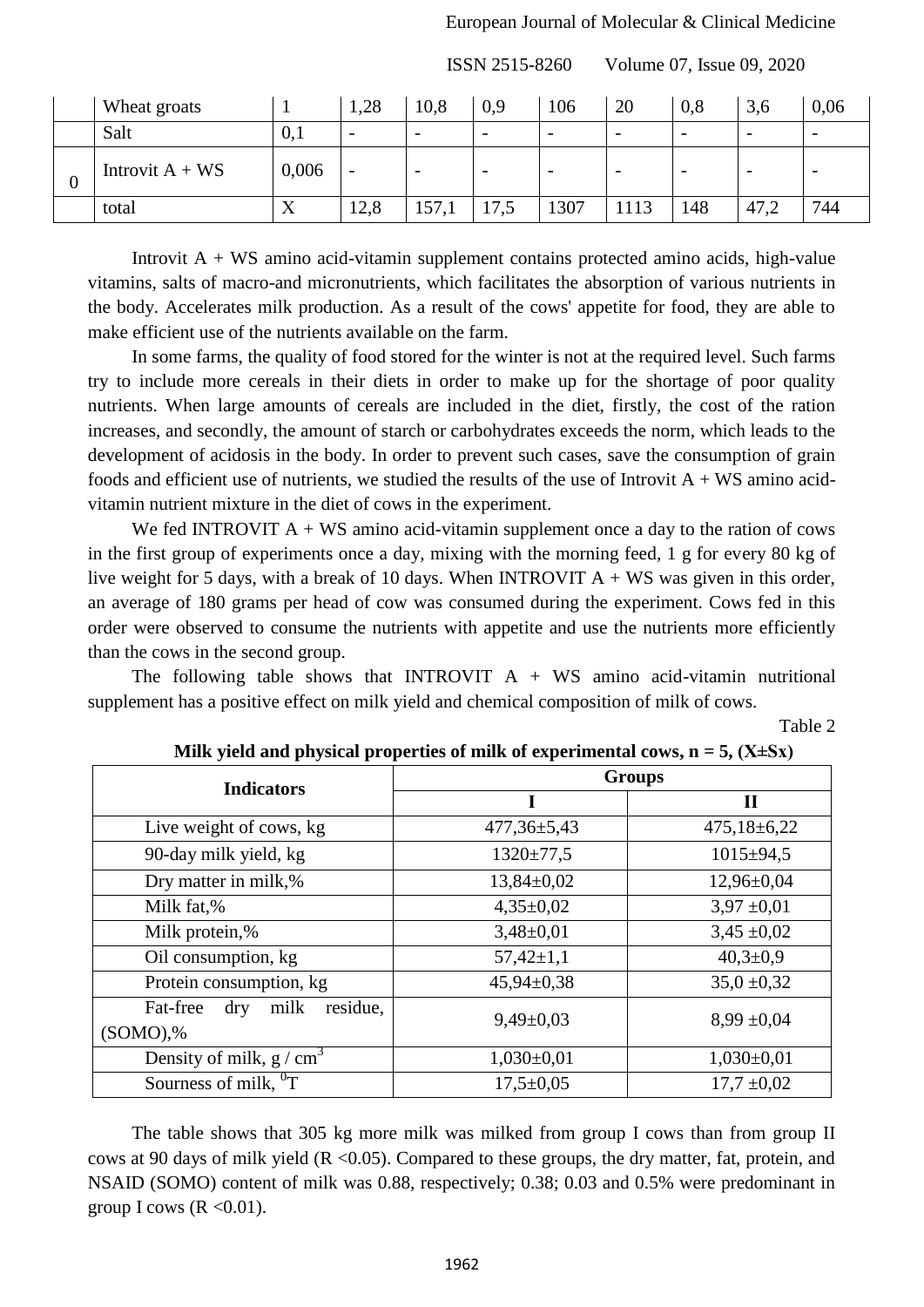No significant differences between groups were observed when comparing the physical properties of milk, i.e., density and acidity. Milk from cows in both groups fully met the requirements of DST-13268-88 (state standard).

The results of scientific research must be determined by economic efficiency indicators. In the experiment, the economic indicators on the milk yield of cows were as follows.

Table 3

| (on average per neag)                                |               |              |  |  |  |  |  |
|------------------------------------------------------|---------------|--------------|--|--|--|--|--|
| <b>Indicators</b>                                    | <b>Groups</b> |              |  |  |  |  |  |
|                                                      | I             | $\mathbf{I}$ |  |  |  |  |  |
| 90-day milk yield, kg                                | 1320          | 1015         |  |  |  |  |  |
| Total food unit consumed, kg                         | 1152          | 1152         |  |  |  |  |  |
| The actual feed unit consumed by cows, kg            | 1094,4        | 1036,8       |  |  |  |  |  |
| Milk fat,%                                           | 4,35          | 3,97         |  |  |  |  |  |
| Oil consumption, kg                                  | 57,42         | 40,3         |  |  |  |  |  |
| The amount of milk in the base fat, kg               | 1595          | 1119,3       |  |  |  |  |  |
| 1 kg of feed unit used for the production of milk in | 0,72          | 1,03         |  |  |  |  |  |
| base fat, kg                                         |               |              |  |  |  |  |  |
| Body price of 1 kg of milk, soums                    | 2325          | 2300         |  |  |  |  |  |
| Total expenses, m.som                                | 3,069         | 2,336        |  |  |  |  |  |
| Price per 1 kg of some fat milk, UZS                 | 1924          | 2087         |  |  |  |  |  |
| Purchase price of 1 kg of some fat milk, UZS         | 2800          | 2800         |  |  |  |  |  |
| Income, m.som                                        | 4,466         | 3,134        |  |  |  |  |  |
| Net profit, m.som                                    | 1,397         | 0,798        |  |  |  |  |  |
| Profitability rate,%                                 | 45,5          | 34,1         |  |  |  |  |  |

## **Cost-effectiveness indicators of the experiment (on average per head)**

In Table 3, cows in group I consumed 95 percent of the total feed given to them, while in group II, the figure was 90 percent. Cows of group I consumed 57.6 kg of feed units or 5.3% more than cows of group II. Hence, the premix added to the diet of group I cows had a positive effect on the digestion of cows.

At 90 days of lactation, group I cows had a baseline fat content of 475.7 kg or 42.5% (R  $\leq$ 0.05) over group II cows. The cost of milk from group I cows in the experiment was 25 soums more expensive than from group II cows. This cost is explained by the inclusion of INTROVIT  $A +$ WS amino acid-vitamin supplement in the diet of cows in this group. The income of cows of group I amounted to 4,466 thousand soums, net profit - 1,397 thousand soums, while the figures of group II amounted to 3,134 and 0.798 million soums, respectively. It was observed that the advantage in terms of profitability was 11.4% in favor of group I cows.

### **Conclusions**

Thus, the use of Introvit  $A + WS$ -amino acid-vitamin nutrient mixture in the diet of dairy cows had a positive effect on all indicators of milk production from cows. At the same time, 305 kg more milk was milked from cows of group I than from cows of group II during 90 days of lactation, the content of dry matter, fat, protein and NSAID (SOMO) in milk was 0.88; 0.38; 0.03 and 0.5% higher, respectively. The efficiency of dietary intake of cows of group I was 10% higher than that of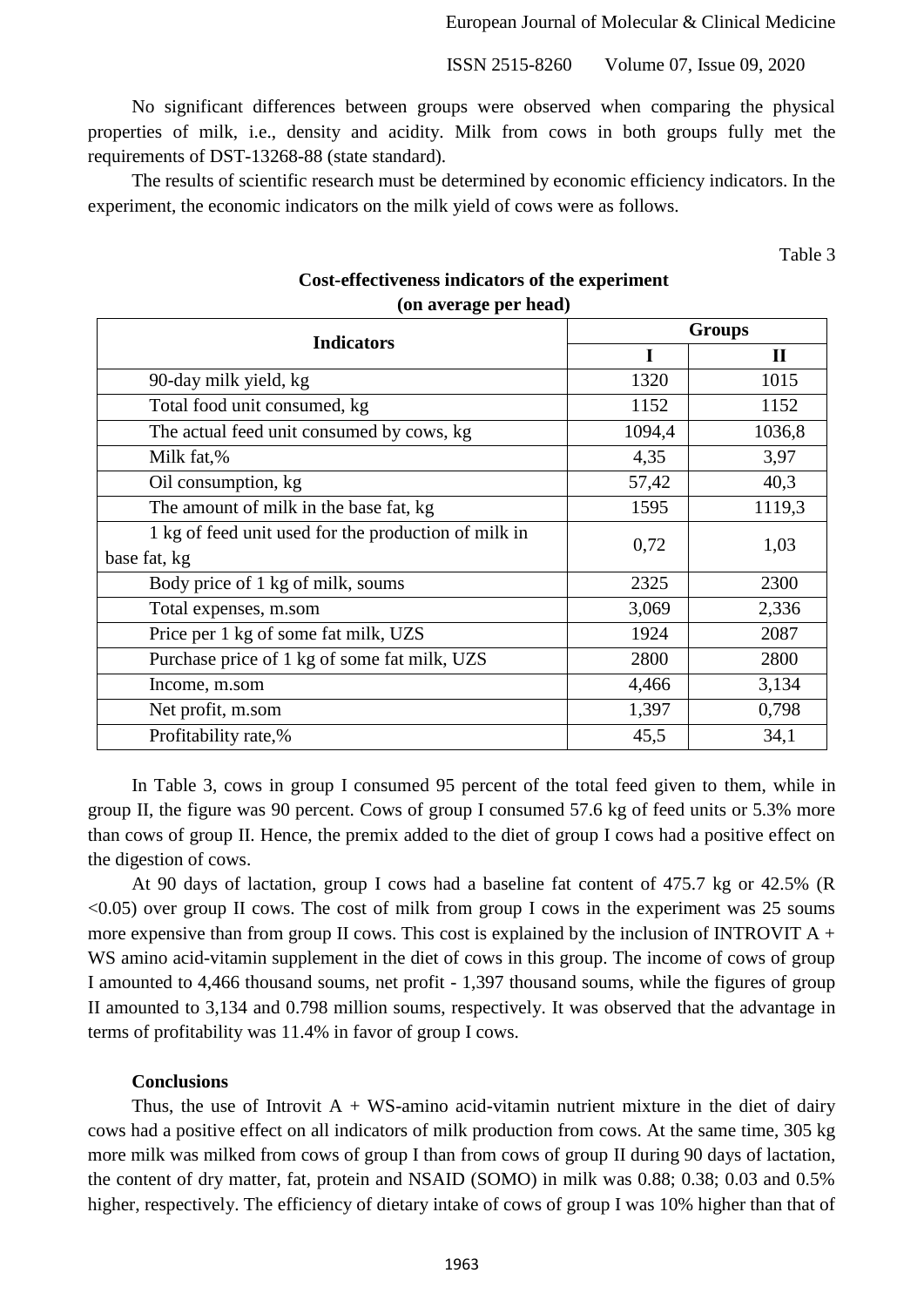their counterparts of group II. The body price of milk from cows of the first group in the experiment was 25 soums higher. This cost is explained by the inclusion of INTROVIT  $A + WS$  amino acidvitamin supplement in the diet of cows in this group. The cost-effectiveness of milk production was 11.4% higher in group I cows than in group II cows.

#### **References**

1. Drummers N.V. Dairy business. Moscow, "Kolos", 1983, pp. 393-405.

2. Bulatov A.P., Kurdoglyan A.A. Efficiency of using rapeseed and fodder animal fat for milk production. // "Zootechnics". Moscow, 2007, No. 8, pp. -15-16.

3. Gavrin D., Kryazheva V. To the question of the usefulness of feeding lactating cows. // "Dairy and beef cattle breeding". Moscow, 2010, No. 4, pp. -20-22.

4. Gorneev A. An irreplaceable component of the cattle ration. // Livestock in Russia. 2013, June, p.-53.

5. Gostev V., Klinsky Y., Chomaev A. Beta-carotene and the reproductive function of cows // Livestock of Russia 2013, March. from. - 39.

6. Duborezov V., Romanov V., Nekrasov R. Provitol in the diets of fresh cows. // Livestock in Russia. 2013, Special issue, p. -38-39.

7. Javharov O., Amirov Sh. Prospects for complete nutrition of cows. Journal of Animal Husbandry and Breeding. Tashkent, 2020, №03, 11-13-p.

8. Zaikin V.V., Soboleva N.V., Kitaev E.A., Karamaev S.V. Technological properties of milk from black-and-white and Bestuzhev breeds. // "Zootechnics". Moscow, 2007, No. 9, pp. -22-24.

9. Karibaev K.K. Technology of feeding farm animals with full-fledged fodder and preparation and storage of feed. Collection of scientific works of UzChITI. Tashkent, 1996, 86-p.

10. Kondrakhin I. P., Lovchenko V. I. Diagnostics and therapy of internal diseases of animals. M. LLC "Aquarium print", 2005, pp. 652-653.

11. Kuznetsov A.S., Kuznetsov S.G. Influence of factors of feeding and maintenance on quality indicators of milk of cows. // "Zootechnics". Moscow, 2010, No. 10, pp. 6-9.

12. Mysik A.T. Nutritional value of feed, animal needs and rationing of feeding. // "Zootechnics". Moscow, 2007, No. 1, pp. 7-13.

13. Norboev Q.N., Eshburiev B.M., Allayorov M. Clinical signs of vitamin and mineral metabolism disorders in productive cows. // Zooveterinary. 2014. №6, 17-p.

14. Plokhinsky N.A. A guide to biometrics for zootechnicians. Moscow, Kolos, 1969, p.-256.

15. Romanenko L., Volgin V., Fedorova Z. Control of the nutritional value of highly productive cows. // "Dairy and beef cattle breeding". Moscow, 2010, No. 3, pp. -14-16.

16. Slozhenkina M., Zlobina E., Vlaskina E., Yurina E. // Increase of milk productivity of cows when used in rations of feed prepared with the use of a new preservative. // "Dairy and beef cattle breeding". Moscow, 2011, No. 2, pp. 28-29.

17. Tankova O.V. Violation of mineral and vitamin metabolism in cows. Author's abstract. diss. Cand. vet. sciences. Barnaul, 2011, p.-20.

18. Taranovich A. Protected fats and proteins in feeding highly productive cows. // "Dairy and beef cattle breeding". Moscow, 2010, No. 4. s.-18-20.19.

19. Farmonov N.O. A.A. Kholikov The use of new vitamin preparations in the pathology of the reproductive system of cows. // Zooveterinaria 2015., No. 6, pp. -17-18

20. Kharitonov E. Modern problems in the organization of rationed nutrition for highly productive dairy cattle. // "Dairy and beef cattle breeding". Moscow, 2010, No. 4, pp. -16-18.